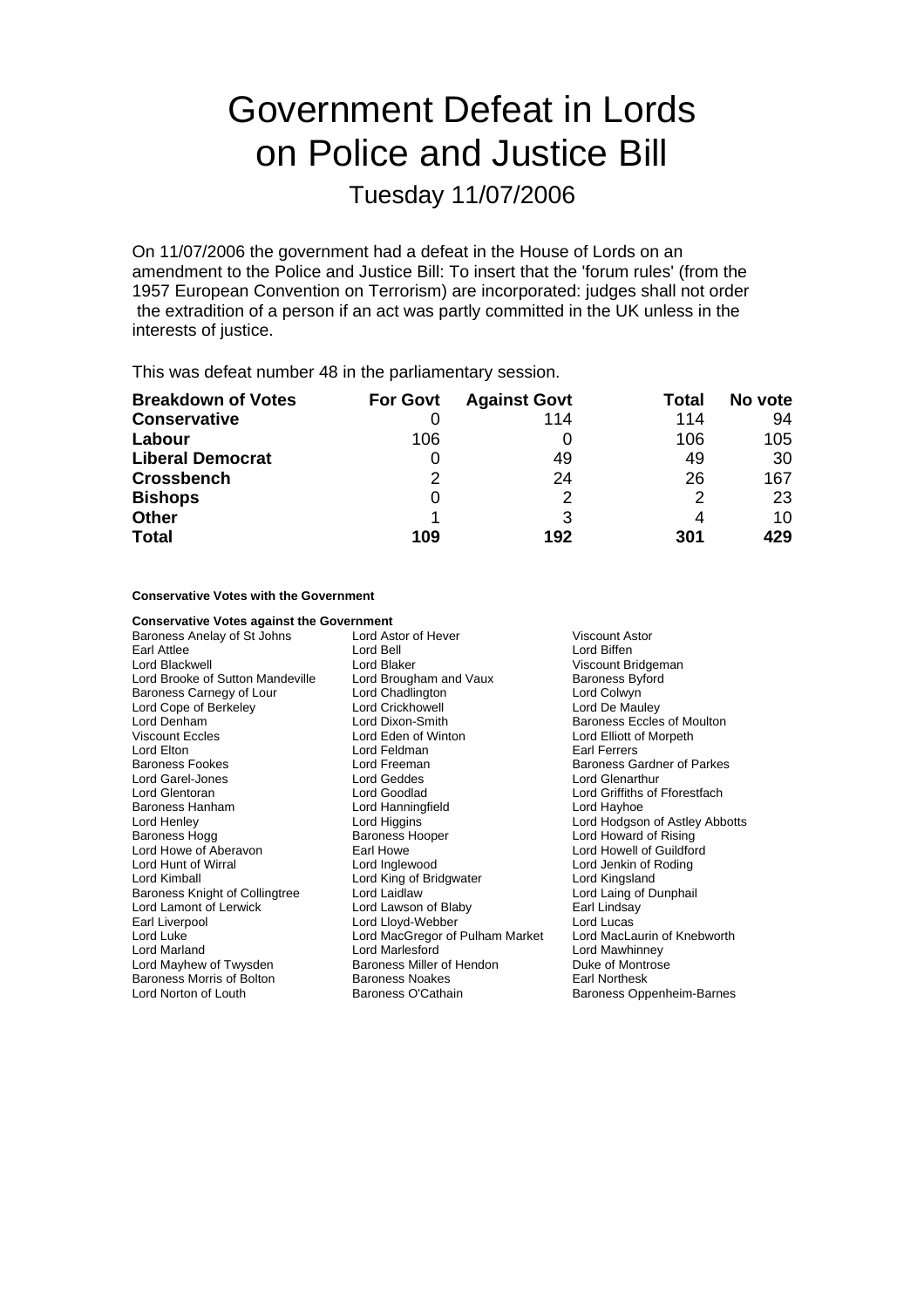Lord Patten **Lord Pilkington of Oxenford** Lord Plumb<br>
Lord Plummer of St Marylebone Baroness Rawlings **Lord Reay** Lord Plummer of St Marylebone Baroness Rawlings National Cord Reay<br>Lord Renton Lord Roberts of Conwy Lord Rotherwick Lord Renton Lord Roberts of Conwy Lord Rotherwick Lord Selkirk of Douglas Lord Selsdon<br>Lord Shaw of Northstead Lord Sheikh Lord Skelmersdale<br>
Lord Stelmersdale<br>
Lord Strathclyde<br>
Lord Strathclyde<br>
Lord Strathclyde Lord Steinberg Lord Strathclyde Lord Taylor of Holbeach Baroness Trumpington Viscount Ullswate<br>1 ord Vinson Verman Baroness Lord Waddington

### **Labour Votes with the Government**

Lord Bach Lord Bassam of Brighton Lord Bernstein of Craigweil Lord Borrie Lord Brooke of Alverthorpe Lord Brookman Viscount Chandos Lord Christopher Lord Clark of Windermere Lord Clarke of Hampstead Baroness Crawley Baroness Crawley Lord Cunningham of Felling<br>
Lord Davidson of Glen Clova Lord Davies of Coity Lord Davies of Oldham Lord Davidson of Glen Clova Lord Davies<br>Lord Desai **Lord Davidson** Lord Dubs<br>
Lord Evans of Parkside Lord Elder Lord Enterprise Lord Evans of Temple Guiting<br>
Lord Evans of Parkside Lord Falconer of Thoroton Baroness Farrington of Ribble Lord Evans of Parkside Lord Falconer of Thoroton Baroness Farrington of Ribbleton <br>Lord Faulkner of Worcester Lord Foster of Bishop Auckla Lord Faulkner of Worcester **Frault Accept Lord Foster of Bishop Auckland** Lord Fyfe of F<br>Baroness Gale **Baroness Gibson of Market Rasen** Lord Giddens Lord Gilbert **Baroness Golding** Lord Goldsmith<br>
Lord Gordon of Strathblane Lord Gould of Brookwood Lord Grocott Lord Harris of Haringey Lord Hart of Chil<br>
Lord Haworth **Baroness Henig** Lord Haworth **Baroness Henig** Lord Hogg of Cumbernauld Baroness Hollis of Heigham Lord Howarth of Newport Baroness Howells of St Davids<br>
Lord Howle Lord Hughes of Woodside Lord Hunt of Kings Heath Lord Hoyle **Lord Hunt of Lord Hunt of Lord Hunt of Allian** Lord Hunt of Lord Hunt of Allian Lord Kings Heather<br>Lord Jones **Heather Corporation Corporation** Corporation Baroness Kings mill Lord Leitch Lord Lord Lofthouse of Pontefract Lord Mackenzie of Framwellgate<br>
Lord MacKenzie of Culkein Lord Mason of Barnsley Baroness Massey of Darwen Lord MacKenzie of Culkein **Lord Mason of Barnsley Corporation** Baroness Massey of Darwen<br>Lord Maxton **Corporation Corporation** Baroness McDonagh Baroness McIntosh of Hudnal Lord Maxton Baroness McDonagh Baroness McIntosh of Hudnall Baroness Morgan of Drefelin Lord Morris of Handsworth Lord O'Neill of Clackmannan<br>Lord Pendry Corporation Baroness Pitkeathley Lord Prys-Davies Lord Pendry Theory Charoness Pitkeathley Corporation Corporation Corporation Corporation Corporation Corporatio<br>Baroness Quin Theory Baroness Ramsay of Cartvale Baroness Rendell of Babergh Lord Robertson of Port Ellen Lord Rooker Lord Rosser<br>
Lord Rowlands Baroness Royall of Blaisdon Lord Sawver Baroness Scotland of Asthal Lord Sewel<br>
Lord Sewel Cord Sonape Cord Soley<br>
Baroness Symons of Vernham Dean Baroness Taylor of Bolton Lord Temple-Morris Lord Smith of Leigh Lord Snape<br>Baroness Symons of Vernham Dean Baroness Taylor of Bolton Baroness Symons of Vernham Dean Baroness Taylor of Bolton Lord Temple-Morris Baroness Thornton Lord Tunnicliffe Baroness Thornton **Example 2** Lord Tomlinson **Lord Tunnicliffering Contract Lord Tunnicliffering**<br>
Lord Turnberg **Contract Contract Contract Contract Contract Contract Contract Lord Warner** Baroness Warwick of Undercliffe Lord Woolmer of Leeds

Lord Sanderson of Bowden Baroness Seccomb<br>
Lord Selsdon Baroness Sharples Baroness Thatcher **Lord Trefgarne**<br>
Viscount Ullswater **Lord Trefgarne**<br>
Baroness Verma Lord Vinson Lord Waddington Lord Wade of Chorlton

Lord Adonis Lord Ahmed Lord Alli Baroness Andrews **Baroness Andrews** Lord Archer of Sandwell<br>
Lord Bassam of Brighton **Lord Bernstein of Craigw** Lord Campbell-Savours Lord Dixon Lord Drayson<br>Lord Elder Lord Evans of Baroness Gibson of Market Rasen Lord Gould of Brookwood Lord Grocott<br>Lord Hart of Chilton Lord Haskel Baroness Kingsmill<br>Lord Lofthouse of Pontefract Lord Morgan **Canadia Corporation Corporation Corporation**<br>
Lord Morris of Handsworth **Corporation Lord O'Neill of Clackmannan** Baroness Ramsay of Cartvale Baroness Royall of Blaisdon **Lord Sawyer**<br>
Lord Sewel **Consult Consult Consult Consult Simon** Express Turner of Camden Lord Warner<br>
Baroness Turner of Camden Lord Warner<br>
Baroness Whitaker Baroness Wilkins

Lord Shaw of Northstead Lord Sheikh Baroness Shephard of Northwold<br>
Lord Skelmersdale Lord Soulsby of Swaffham Prior Lord St John of Fawsley **Lord Windlesham** 

**Labour Votes against the Government**

**Liberal Democrat Votes with the Government**